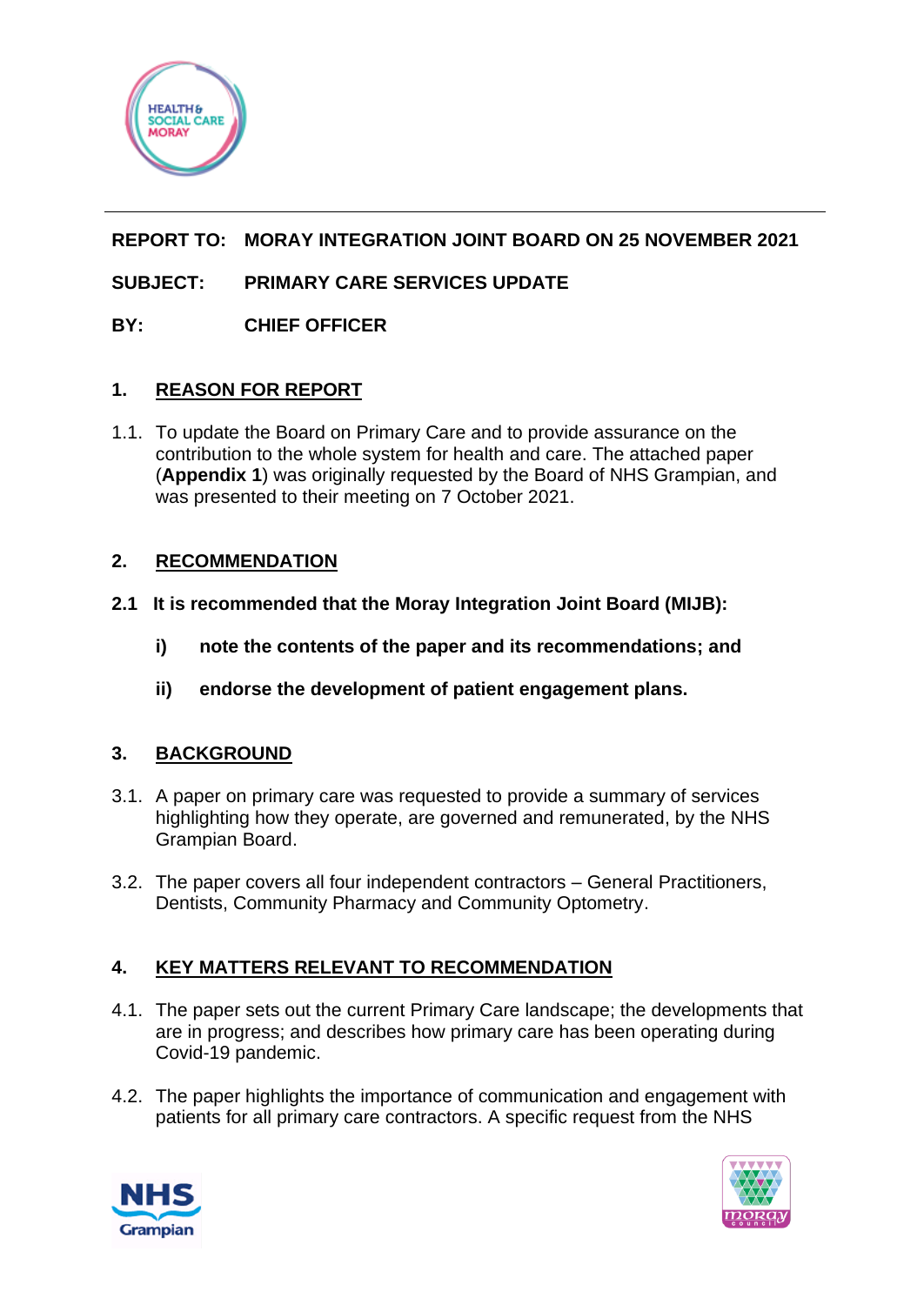Grampian Board was to receive at a later date the engagement plan that is in development that shifts the paradigm from information giving to the public to a more dynamic iterative conversation, where we can understand more fully the needs of communities particularly as we continue to be challenged as a health and care system.

### **5. SUMMARY OF IMPLICATIONS**

#### **(a) Corporate Plan and 10 Year Plan (Local Outcomes Improvement Plan (LOIP)) and Moray Integration Joint Board Strategic Plan "Moray Partners in Care 2019 – 2029"**

Working with our partners to support people so they can cope with, and where possible, overcome the health and wellbeing challenges they may face. Ensuring that the right care is provided at the right place at the right time when people are in need. Ensuring that our systems are as simple and efficient as possible.

### **(b) Policy and Legal**

The Chief Officer continues to operate within the appropriate level of delegated authority, ensuring that the MIJB is sighted on key issues at the earliest opportunity, and continues to influence and agree the strategic direction.

### **(c) Financial implications**

No implications arising directly from this paper.

### **(d) Risk Implications and Mitigation**

The risk of not redesigning services will mean that Health and Social Care Moray cannot respond adequately to future demands.

#### **(e) Staffing Implications**

Staff, both in directly employed and contracted services, need the support to their health and well-being in order for them to be able to deliver the best and most effective services for our residents. Improving the relationships with our communities is particularly important as we continue to be challenged by demand across health and care services.

#### **(f) Property**

No implications

### **(g) Equalities/Socio Economic Impact**

Any proposed permanent change to service delivery will need to be impact assessed to ensure that we are not disadvantaging any section of our community. HSCM will continue to work closely with all our partners to ensure that we contribute to the health and well-being of the community and support the recovery phase of the COVID-19 pandemic.

#### **(h) Consultations**

None arising directly from this report.